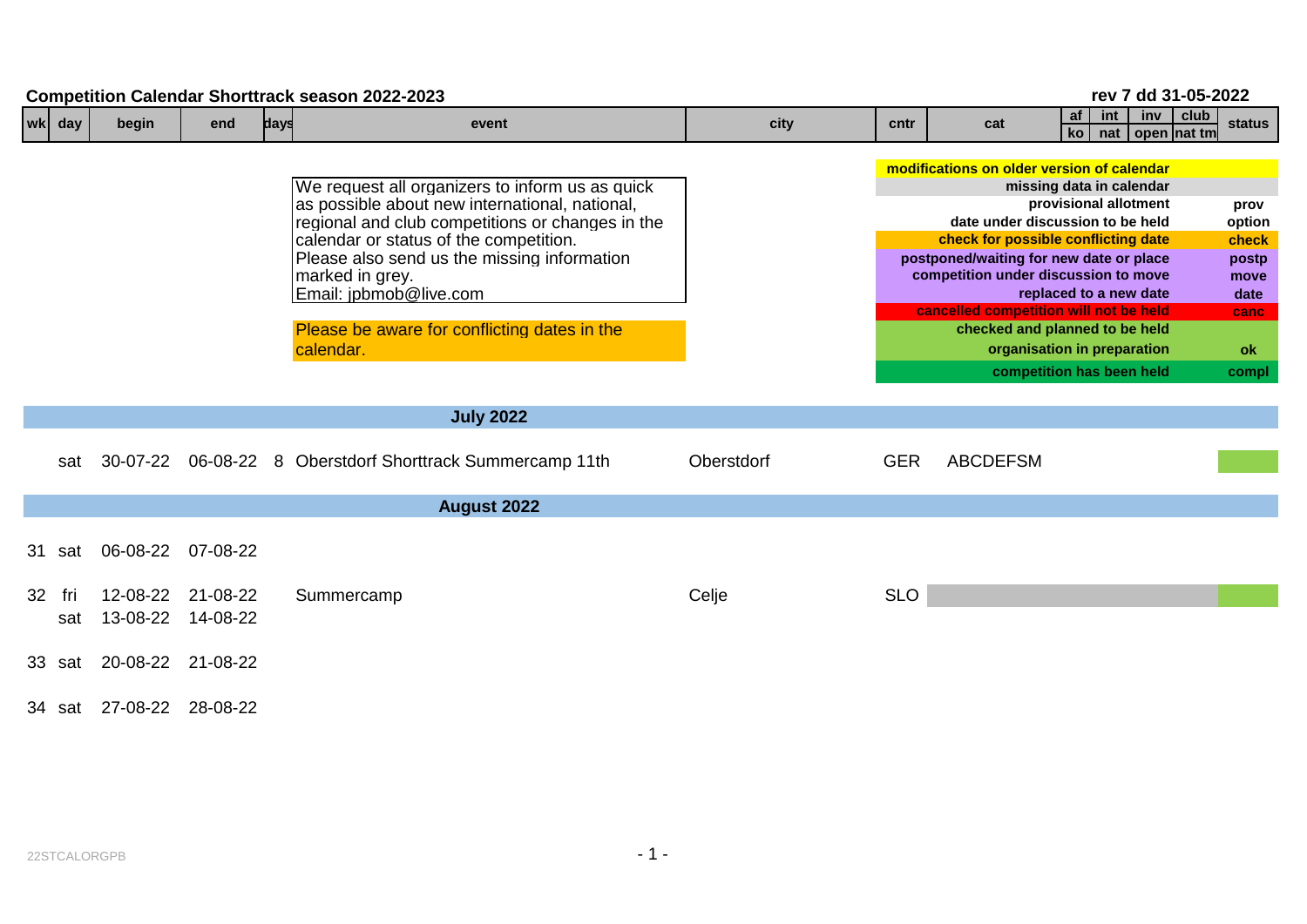| rev 7 dd 31-05-2022<br><b>Competition Calendar Shorttrack season 2022-2023</b> |                                    |     |      |                                                                                                                |                                            |                                        |                                |          |               |                                        |      |        |  |
|--------------------------------------------------------------------------------|------------------------------------|-----|------|----------------------------------------------------------------------------------------------------------------|--------------------------------------------|----------------------------------------|--------------------------------|----------|---------------|----------------------------------------|------|--------|--|
| wk day                                                                         | begin                              | end | days | event                                                                                                          | city                                       | cntr                                   | cat                            | af<br>ko | int<br>$n$ at | inv<br>open Inat tm                    | club | status |  |
|                                                                                |                                    |     |      |                                                                                                                |                                            |                                        |                                |          |               |                                        |      |        |  |
|                                                                                |                                    |     |      | September 2022                                                                                                 |                                            |                                        |                                |          |               |                                        |      |        |  |
| 35 fri<br>sat                                                                  | 02-09-22<br>03-09-22               |     |      | 04-09-22 3 STEZ Cup ?????<br>04-09-22 2 ISU Officials seminar                                                  | Spisska Nova Ves<br>Online                 | <b>SVK</b>                             | <b>ABCDS</b>                   |          |               | af int open cl nt                      |      |        |  |
| 36 sat                                                                         |                                    |     |      | 10-09-22 11-09-22 2 ISU Officials seminar                                                                      | Online                                     |                                        |                                |          |               |                                        |      |        |  |
| 37 fri<br>sat                                                                  | 16-09-22                           |     |      | 18-02-22 3 Olympic Hopes 2022<br>17-09-22 18-09-22 2 ISU Regional Officials Seminar                            | <b>Budapest</b><br>Mannheim                | <b>HUN</b><br><b>GER</b>               | <b>ABCDEF</b>                  | af       |               | int open cl nt                         |      |        |  |
| 38 sat                                                                         | 24-09-22 25-09-22                  |     |      |                                                                                                                |                                            |                                        |                                |          |               |                                        |      |        |  |
|                                                                                |                                    |     |      | October 2022                                                                                                   |                                            |                                        |                                |          |               |                                        |      |        |  |
| 39 sat                                                                         | 01-10-22 02-10-22 2                |     |      |                                                                                                                |                                            |                                        |                                |          |               |                                        |      |        |  |
| 40 fri<br>sat<br>sat                                                           | $07-10-22$<br>08-10-22<br>08-10-22 |     |      | 09-10-22 3 Danubia Series - 1<br>09-10-22 2 Trophee du Grand Lion 8th<br>09-10-22 ? Invitation Cup Netherlands | Benátky nad Jizerou<br><b>Belfort</b><br>? | <b>CZE</b><br><b>FRA</b><br><b>NED</b> | <b>CDEF</b><br><b>ABCDEFSM</b> | af<br>af | int           | int open cl nt<br>int open club<br>inv | nt   |        |  |
| 41 fri                                                                         |                                    |     |      | 14-10-22 16-10-22 3 Sanok Open                                                                                 | Sanok                                      | <b>POL</b>                             | <b>CDEFS</b>                   | af       |               | int open cl nt                         |      |        |  |
| 42 fri                                                                         |                                    |     |      | 21-10-22 23-10-22 3 29th Csizmadia Ferenc Trophy-HUN Junior Cup 1                                              | Debrecen                                   | <b>HUN</b>                             | <b>CDEFG</b>                   | af       |               | int open cl nt                         |      |        |  |
| 43 fri                                                                         |                                    |     |      | 28-10-22 30-10-22 3 ISU Worldcup-1                                                                             | Montreal                                   | <b>CAN</b>                             |                                |          |               | ko int inv                             | nt   |        |  |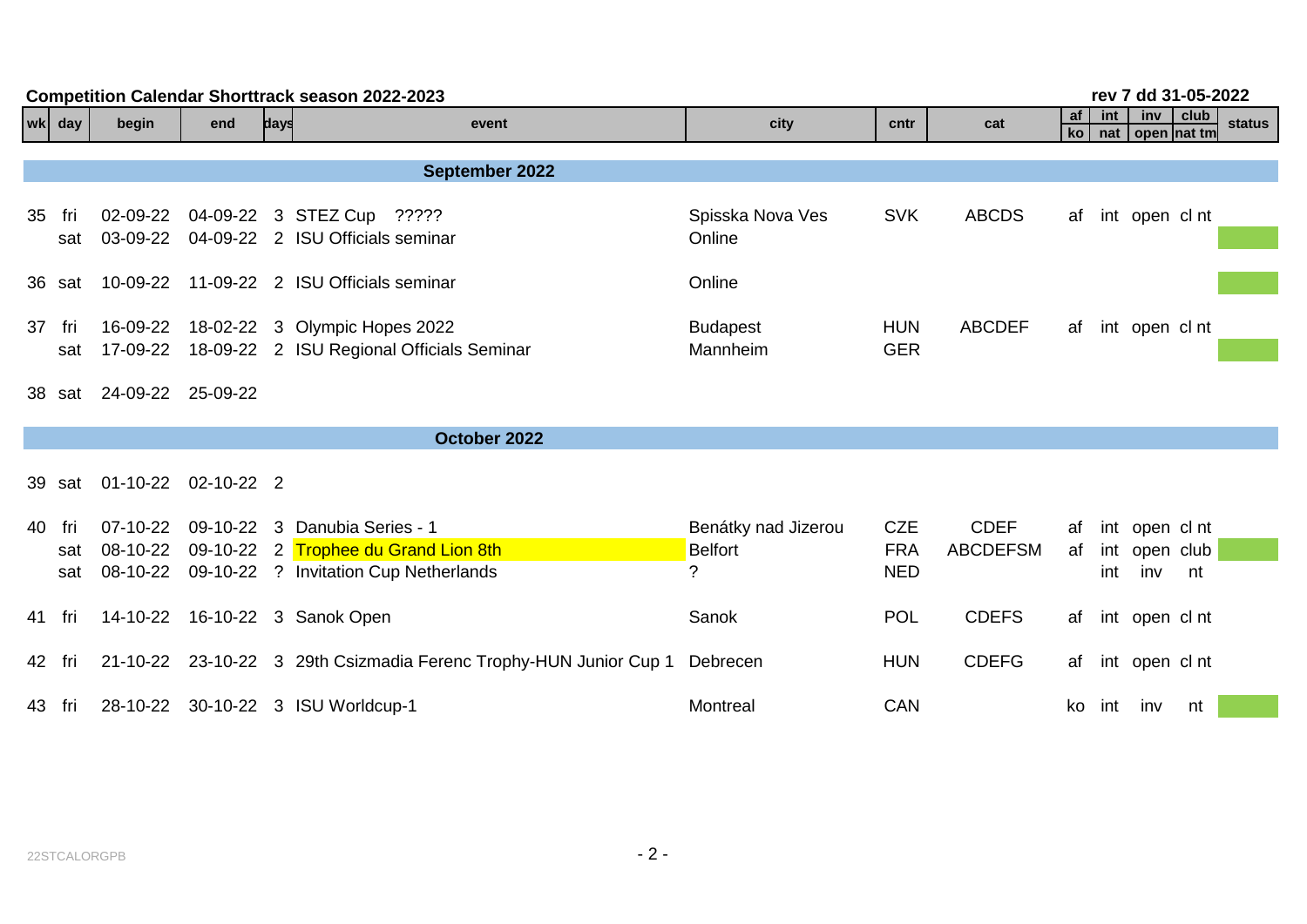|    | <b>Competition Calendar Shorttrack season 2022-2023</b> |                |                     |      |                                                                   |                       |                |                 |            |            |                        |          | rev 7 dd 31-05-2022 |  |  |  |  |  |
|----|---------------------------------------------------------|----------------|---------------------|------|-------------------------------------------------------------------|-----------------------|----------------|-----------------|------------|------------|------------------------|----------|---------------------|--|--|--|--|--|
|    | wk day                                                  | begin          | end                 | days | event                                                             | city                  | cntr           | cat             | af<br>ko l | int<br>nat | inv<br>  open   nat tm | $ $ club | <b>status</b>       |  |  |  |  |  |
|    |                                                         |                |                     |      | November 2022                                                     |                       |                |                 |            |            |                        |          |                     |  |  |  |  |  |
|    |                                                         |                |                     |      |                                                                   |                       |                |                 |            |            |                        |          |                     |  |  |  |  |  |
|    | 44 fri                                                  |                |                     |      | 04-11-22   06-11-22   3   ISU Worldcup-2                          | <b>Salt Lake City</b> | <b>USA</b>     |                 | ko         | int        | inv                    | nt       |                     |  |  |  |  |  |
|    | fri                                                     |                |                     |      | 04-11-22    06-11-22    3    StarClass-1 (CD-1)                   | Rostock               | <b>GER</b>     | <b>CD</b>       | af         |            | int open               | cl       |                     |  |  |  |  |  |
|    | 45 fri                                                  |                |                     |      | 11-11-22 13-11-22 3 ISU Four Continents Championships             | Salt Lake City        | <b>USA</b>     |                 | ko         | int        | inv                    | nt       |                     |  |  |  |  |  |
|    | fri                                                     |                |                     |      | 11-11-22  13-11-22  3  Alta Valtellina Trophy 30st                | <b>Bormio</b>         | <b>ITA</b>     | <b>ABCDEFSM</b> | af         |            | int open cl nt         |          |                     |  |  |  |  |  |
|    | fri                                                     |                |                     |      | 11-11-22 13-11-22 3 Bulgarian Open - Danubia Series - 2           | Sofia                 | <b>BUL</b>     | <b>CDEFS</b>    | af         |            | int open cl nt         |          |                     |  |  |  |  |  |
|    | 46 fri                                                  |                |                     |      | 18-11-22 20-11-22 3 Polish Open - Junior Challenge East-1 (JW-1)  | <b>Bialystok</b>      | <b>POL</b>     | ABC2S           | af         |            | int open cl nt         |          |                     |  |  |  |  |  |
|    | 47 fri                                                  |                |                     |      | 25-11-22 27-11-22 3 Alpe Adria Trophy - Croacia Open 2022         | Zagreb                | <b>CRO</b>     | <b>CDEFS</b>    | af         |            | int open cl nt         |          |                     |  |  |  |  |  |
|    |                                                         |                |                     |      | 25-11-22 27-11-22 3 StarClass-2 (ABS-1) - Junior Challenge (JW-2) | Torino                | <b>ITA</b>     | ABS/JW          |            |            |                        |          |                     |  |  |  |  |  |
|    |                                                         | november       |                     |      | European Masters Championships                                    | Sheffield             | <b>GBR</b>     | M               | af         |            | int open cl            |          |                     |  |  |  |  |  |
|    |                                                         | november       |                     |      | <b>Australian Masters Championships</b>                           | Melbourne             | <b>AUS</b>     | M               | af         |            | int open cl            |          |                     |  |  |  |  |  |
|    |                                                         |                |                     |      | December 2022                                                     |                       |                |                 |            |            |                        |          |                     |  |  |  |  |  |
| 48 | fri                                                     |                | 02-12-22 04-12-22 3 |      |                                                                   |                       |                |                 |            |            |                        |          |                     |  |  |  |  |  |
|    |                                                         |                |                     |      |                                                                   |                       |                |                 |            |            |                        |          |                     |  |  |  |  |  |
|    | 49 fri                                                  | 09-12-22       |                     |      | 11-12-22 3 ISU Worldcup-3                                         | $\overline{?}$        | $\tilde{?}$    |                 | ko.        | int        | inv                    | nt       |                     |  |  |  |  |  |
|    | fri                                                     | 09-12-22       |                     |      | 11-12-22 3 StarClass-3 (CD-2)                                     | Hasselt               | <b>BEL</b>     | <b>CD</b>       | af         |            | int open               | - cl     |                     |  |  |  |  |  |
|    | fri                                                     |                |                     |      | 09-12-22 11-12-22 3 Santa Claus Cup 30th                          | <b>Budapest</b>       | <b>HUN</b>     | <b>CDEFS</b>    | af         |            | int open cl nt         |          |                     |  |  |  |  |  |
|    | sat                                                     |                |                     |      | 10-12-22 11-12-22 2 Oslo Open                                     | Oslo                  |                | NOR ABCDEFSM(G) | af         |            | int open cl            |          |                     |  |  |  |  |  |
|    | 50 fri                                                  | 16-12-22       |                     |      | 18-12-22 3 ISU Worldcup-4                                         | $\overline{?}$        | $\overline{?}$ | <b>ABS</b>      |            |            | ko int inv             | nt       |                     |  |  |  |  |  |
|    | fri                                                     | $16 - 12 - 22$ |                     |      | 18-12-22 3 National Championships Elite France                    | Rouen                 | <b>FRA</b>     | elite           |            |            |                        |          |                     |  |  |  |  |  |
|    | fri                                                     |                |                     |      | 16-12-22 18-12-22 3 Slovak Open - Danubia Series - 3              | Spisska Nova Ves      | <b>SVK</b>     | <b>CDEF</b>     |            |            | af int open clnt       |          |                     |  |  |  |  |  |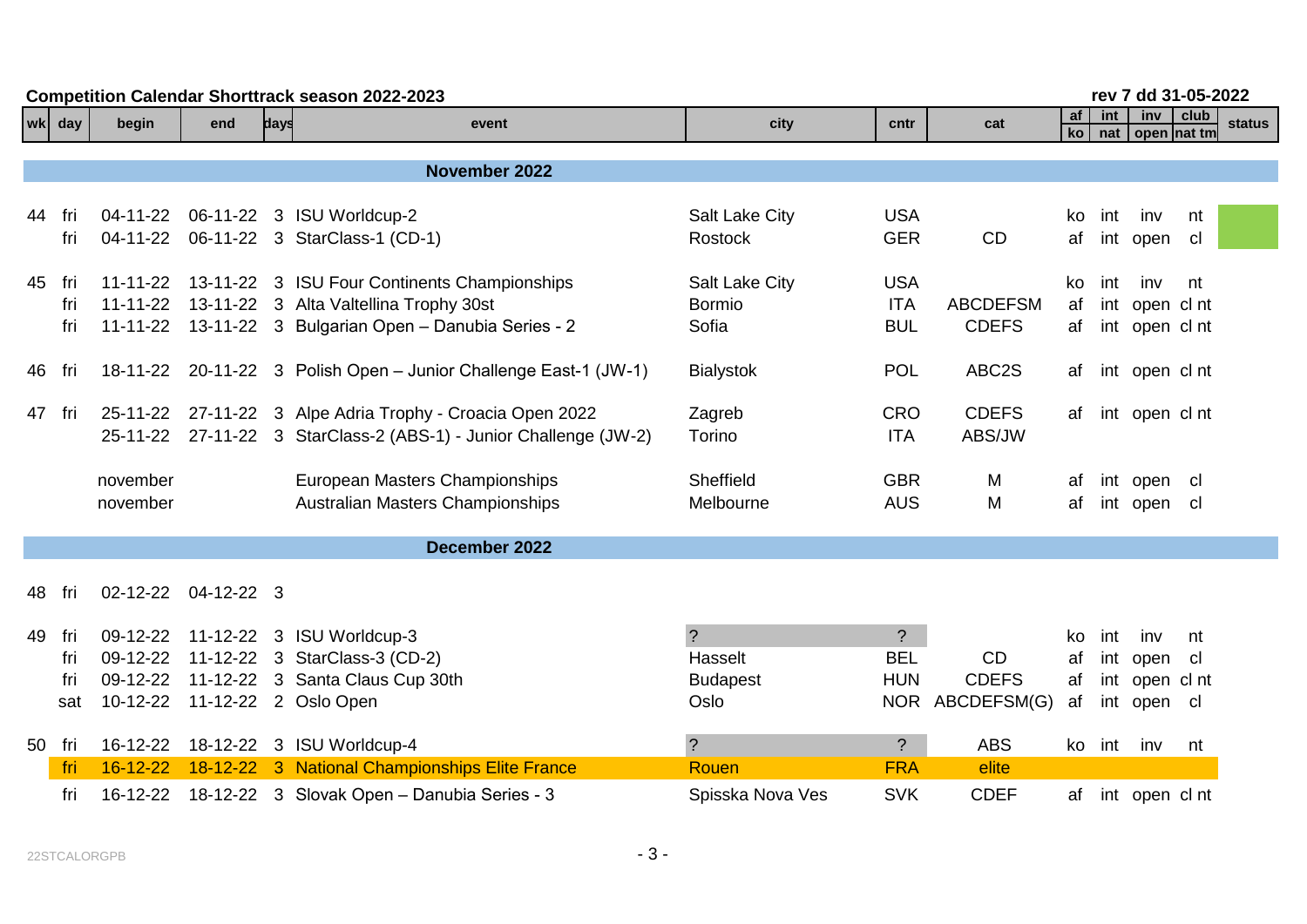| Season 2022-2023<br>. Calendar Shorttrack 1<br><b>Competition</b><br>rev |         |       |     |      |       |      |      |     |                             | J 94.<br>dd | 31-05-2022                   |        |
|--------------------------------------------------------------------------|---------|-------|-----|------|-------|------|------|-----|-----------------------------|-------------|------------------------------|--------|
|                                                                          | wk  day | begin | end | days | event | city | cntr | cat | af /<br>int<br>nat<br>l kol | <b>inv</b>  | club<br><b>Open Inat tml</b> | status |

51 sat 24-12-22 25-12-22

52 sat 31-12-22 01-01-23

|             |                   |                                  |                      | January 2023                                                                                                                                      |                                       |                                         |                              |                 |            |                              |                  |
|-------------|-------------------|----------------------------------|----------------------|---------------------------------------------------------------------------------------------------------------------------------------------------|---------------------------------------|-----------------------------------------|------------------------------|-----------------|------------|------------------------------|------------------|
| 1.          | fri               | 06-01-23                         |                      | 08-01-23 3 Pannonia Open – Junior Challenge East - 2.                                                                                             | <b>Budapest</b>                       | <b>HUN</b>                              | ABC2S                        | af              |            | int open cl nt               |                  |
| 2           | fri               | 13-01-23                         |                      | 15-01-23 3 ISU European Championships                                                                                                             | Gdansk                                | <b>POL</b>                              | <b>ABS</b>                   | ko              | int        | inv                          | nt               |
| 3           | thu<br>fri<br>sun | 19-01-23<br>20-01-23<br>22-01-23 |                      | 21-01-23 10 Winter World University Games<br>22-01-23 3 7th Jász Cup - HUN Junior Cup 2<br>25-01-23 5 European Youth Olympic Winter Festival 16th | Lake Placid<br>Jászberény<br>Pontebba | <b>USA</b><br><b>HUN</b><br><b>ITA</b>  | <b>CDEFG</b>                 | ko.<br>af<br>ko | int<br>int | inv<br>int open cl nt<br>inv | nt<br>nt         |
| 4           | fri               | 27-01-23                         |                      | 29-03-23 3 ISU World Championships Juniors                                                                                                        | $\overline{\cdot}$                    | $\ddot{?}$                              |                              | ko              | int        | inv                          | nt               |
|             |                   |                                  |                      | February 2023                                                                                                                                     |                                       |                                         |                              |                 |            |                              |                  |
| 5           | fri<br>fri<br>sat | 03-02-23<br>03-02-23<br>04-02-23 | 05-02-23<br>05-02-23 | 05-02-23 3 ISU Worldcup-5<br>3 National Championships Juniors Hungary<br>2 Speculaas Cup                                                          | Europe<br>Debrecen<br>Hasselt         | $\tilde{?}$<br><b>HUN</b><br><b>BEL</b> | ABCDEF(G)<br><b>ABCDEFSM</b> | ko<br>ko<br>af  | int<br>int | inv<br>inv<br>int open       | nt<br>nt<br>- cl |
| 6           | fri               | 10-02-23                         |                      | 12-02-23 3 ISU Worldcup-6                                                                                                                         | Dordrecht                             | <b>NED</b>                              |                              | ko              | int        | inv                          | nt               |
| $7^{\circ}$ | fri               | 17-02-23                         |                      | 19-02-23 3 StarClass-4 (CD-3)                                                                                                                     | Bergamo                               | <b>ITA</b>                              | CD                           | af              |            | int open                     | - cl             |
| 8           | fri<br>sat        | 24-02-23<br>25-02-23             |                      | 26-02-23 3 StarClass-5 (ABS-2) - Junior Challenge (JW-3)<br>26-02-23 2 National Championships Hungary                                             | Leeuwarden<br><b>Budapest</b>         | <b>NED</b><br><b>HUN</b>                | ABS/JW<br>S                  | af<br>af        |            | int open cl nt<br>nat inv    | -cl              |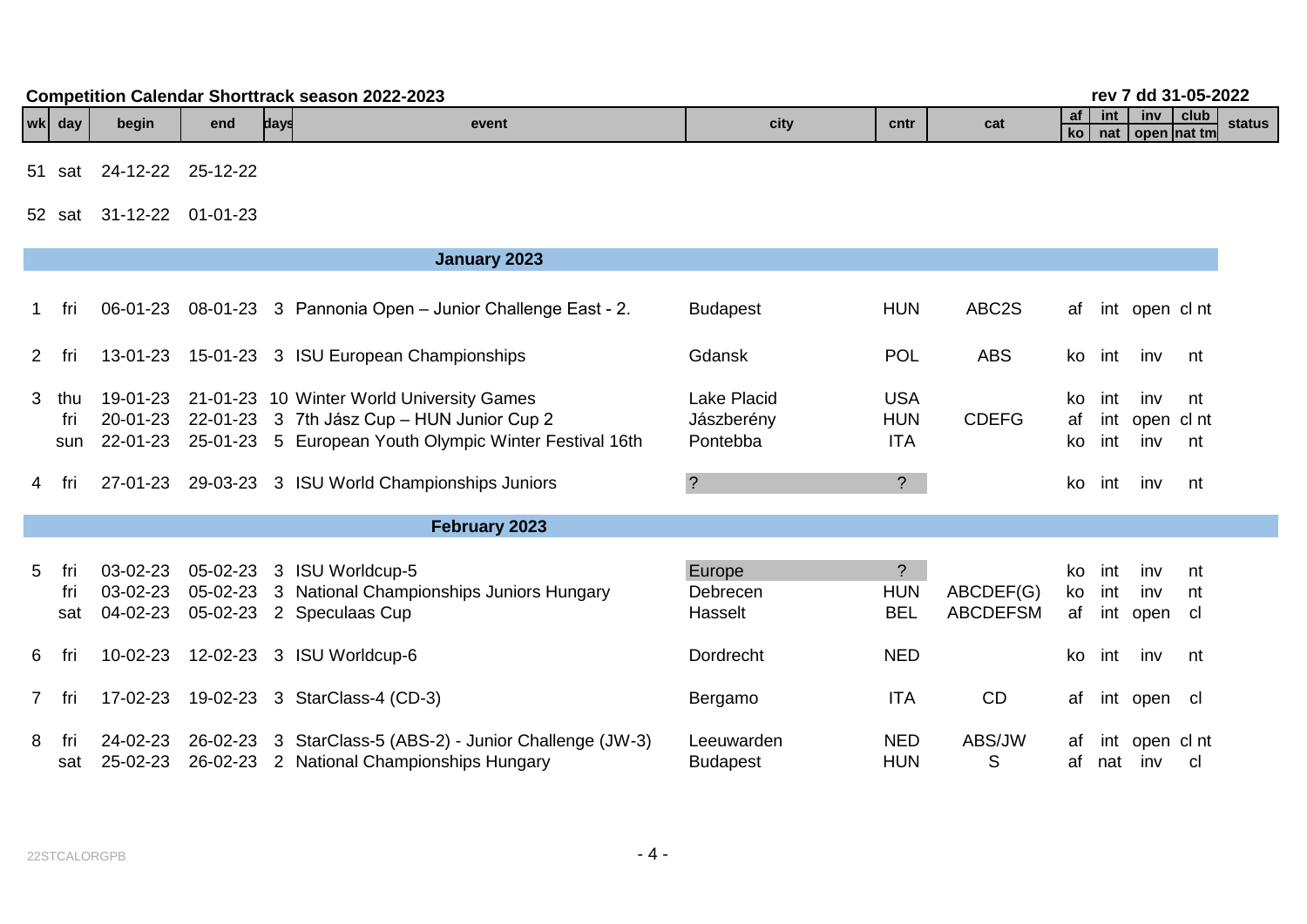|   | rev 7 dd 31-05-2022<br><b>Competition Calendar Shorttrack season 2022-2023</b> |                            |          |      |                                                                                             |                                   |                          |                                    |          |            |                            |      |        |
|---|--------------------------------------------------------------------------------|----------------------------|----------|------|---------------------------------------------------------------------------------------------|-----------------------------------|--------------------------|------------------------------------|----------|------------|----------------------------|------|--------|
|   | wk day                                                                         | begin                      | end      | days | event                                                                                       | city                              | cntr                     | cat                                | af<br>ko | int<br>nat | inv<br>open nat tm         | club | status |
|   |                                                                                |                            |          |      | <b>March 2023</b>                                                                           |                                   |                          |                                    |          |            |                            |      |        |
| 9 | fri                                                                            | 03-03-23<br>$05 - 03 - 22$ |          |      | 05-03-23 3 Student Olympiade<br>1 Flemisch Championships                                    | Debrecen / Győr<br>$\overline{?}$ | <b>HUN</b><br><b>BEL</b> | 123456                             |          |            |                            |      | opt    |
|   | 10 fri<br>fri                                                                  | 10-03-23<br>10-03-23       |          |      | 12-03-23 3 ISU World Championships<br>12-03-23 3 18th Tisza Cup                             | Seoul<br>Szeged                   | <b>KOR</b><br><b>HUN</b> | <b>CDEFS</b>                       | ko<br>af | int        | inv<br>int open cl nt      | nt   |        |
|   | 11 sat                                                                         |                            |          |      | 18-03-23 19-03-23 2 National Championships Belgium                                          | Deurne                            | <b>BEL</b>               |                                    |          |            |                            |      | opt    |
|   | 12 fri                                                                         |                            |          |      | 24-03-23 26-03-23 3 Europa Cup Final (if permitted to hold)                                 | Heerenveen                        | <b>NED</b>               |                                    |          |            |                            |      |        |
|   |                                                                                |                            |          |      | <b>April 2023</b>                                                                           |                                   |                          |                                    |          |            |                            |      |        |
|   | 13 sat                                                                         | 01-04-23 02-04-23          |          |      |                                                                                             |                                   |                          |                                    |          |            |                            |      |        |
|   | 14 sat<br>sat                                                                  | 08-04-23<br>08-04-23       |          |      | 09-04-23 2 Easter Tournement 41st<br>09-04-23 2 Alpe Adria Trophy 2023 Final - Balkan Games | Gent<br>Celje                     | <b>BEL</b><br><b>SLO</b> | <b>ABCDEFSM</b><br><b>ABCDEFSM</b> | af<br>af |            | int open cl<br>int open cl |      |        |
|   | 15 sat<br>sun                                                                  | 15-04-23<br>16-04-23       | 16-04-23 |      | 23-04-23 8 Masters International Shorttrack Games                                           | Amsterdam                         | <b>NED</b>               | <b>Masters</b>                     | af       |            | int open cl                |      |        |
|   | 16 sat                                                                         | 22-04-23 23-04-23          |          |      |                                                                                             |                                   |                          |                                    |          |            |                            |      |        |
|   |                                                                                | 17 sat 29-04-23 30-04-23   |          |      |                                                                                             |                                   |                          |                                    |          |            |                            |      |        |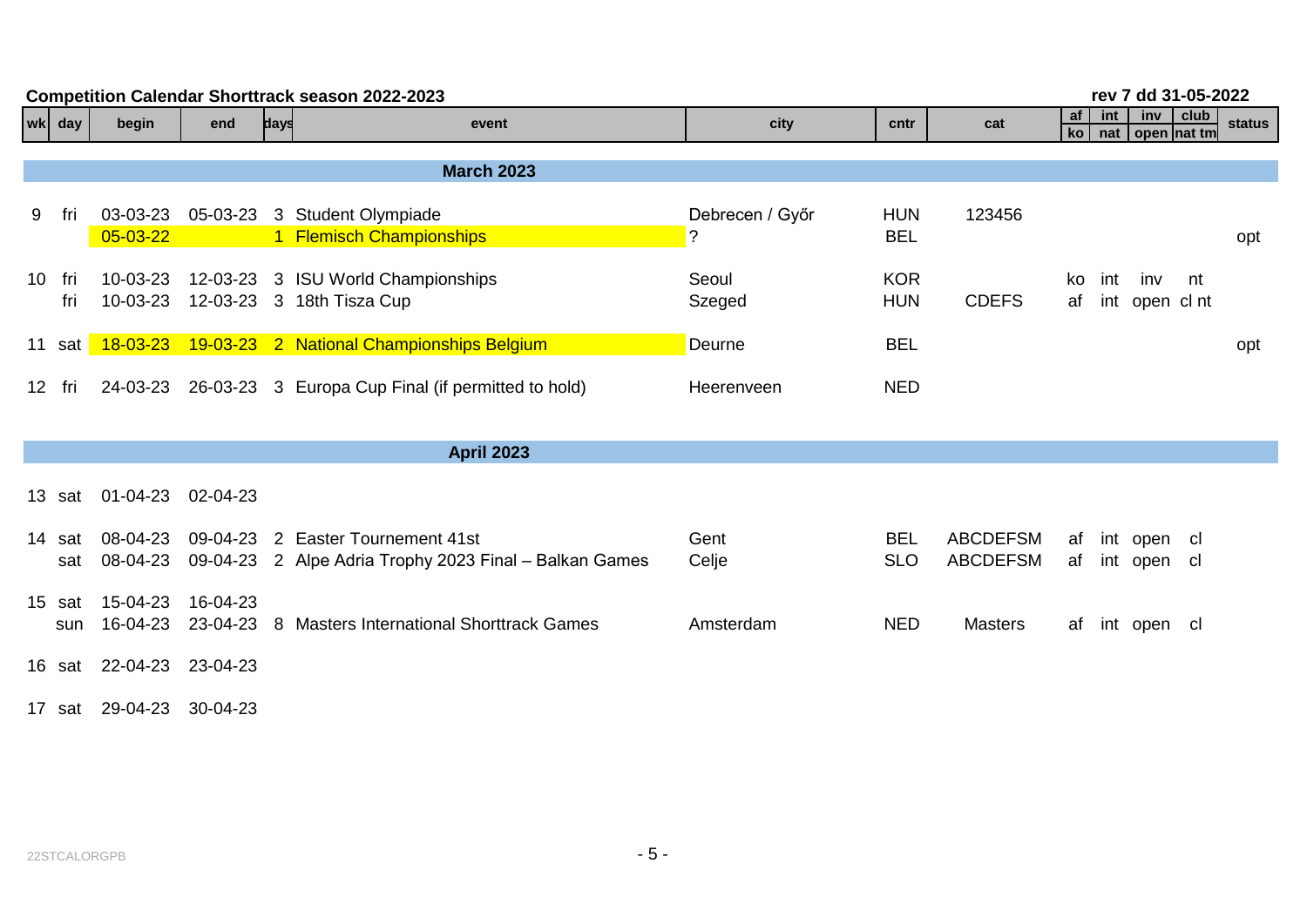| rev 7 dd 31-05-2022<br><b>Competition Calendar Shorttrack season 2022-2023</b> |            |                          |          |      |                  |      |      |     |                                                                 |  |  |  |
|--------------------------------------------------------------------------------|------------|--------------------------|----------|------|------------------|------|------|-----|-----------------------------------------------------------------|--|--|--|
|                                                                                | $ wk $ day | begin                    | end      | days | event            | city | cntr | cat | af<br>inv club<br>int<br>status<br>$k$ o<br>nat   open   nat tm |  |  |  |
|                                                                                |            |                          |          |      |                  |      |      |     |                                                                 |  |  |  |
|                                                                                |            |                          |          |      | <b>May 2023</b>  |      |      |     |                                                                 |  |  |  |
|                                                                                |            | 18 sat 06-05-23          | 07-05-23 |      |                  |      |      |     |                                                                 |  |  |  |
|                                                                                |            | 19 sat 13-05-23 14-05-23 |          |      |                  |      |      |     |                                                                 |  |  |  |
|                                                                                | 20 sat     | 20-05-23 21-05-23        |          |      |                  |      |      |     |                                                                 |  |  |  |
|                                                                                | 21 sat     | 27-05-23 28-05-23        |          |      |                  |      |      |     |                                                                 |  |  |  |
|                                                                                |            |                          |          |      | <b>June 2023</b> |      |      |     |                                                                 |  |  |  |
|                                                                                | 22 sat     | 03-06-23 04-06-23        |          |      |                  |      |      |     |                                                                 |  |  |  |
|                                                                                |            | 23 sat 10-06-23 11-06-23 |          |      |                  |      |      |     |                                                                 |  |  |  |
|                                                                                | 24 sat     | 17-06-23 18-06-23        |          |      |                  |      |      |     |                                                                 |  |  |  |
|                                                                                | 25 sat     | 24-06-23                 | 25-06-23 |      |                  |      |      |     |                                                                 |  |  |  |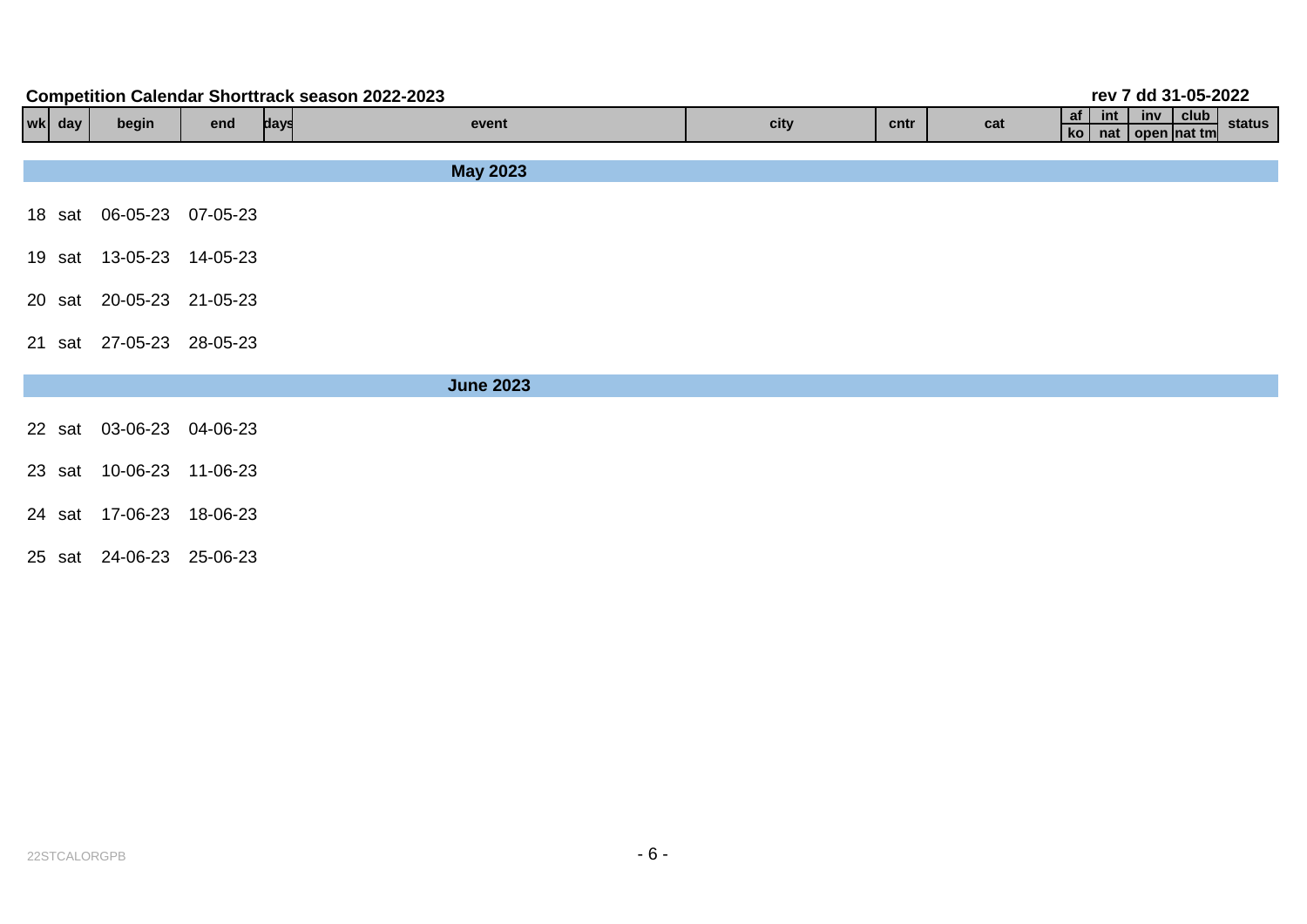| <b>Competition Calendar Shorttrack season 2022-2023</b> |            |       |     |      |                                                           |            |            |                          |    |       |                                            | rev 7 dd 31-05-2022 |        |
|---------------------------------------------------------|------------|-------|-----|------|-----------------------------------------------------------|------------|------------|--------------------------|----|-------|--------------------------------------------|---------------------|--------|
|                                                         | $ wk $ day | begin | end | days | event                                                     | city       | cntr       | cat                      | af | int l | $inv$   club  <br>ko   nat   open   nat tm |                     | status |
|                                                         |            |       |     |      |                                                           |            |            |                          |    |       |                                            |                     |        |
|                                                         |            |       |     |      | <b>July 2023</b>                                          |            |            |                          |    |       |                                            |                     |        |
|                                                         | sat        |       |     |      | 29-07-23 05-08-23 8 Oberstdorf Shorttrack Summercamp 12th | Oberstdorf | <b>GER</b> | ABCDEFSMR af int open cl |    |       |                                            |                     |        |
|                                                         |            |       |     |      | August 2023                                               |            |            |                          |    |       |                                            |                     |        |
|                                                         |            |       |     |      |                                                           |            |            |                          |    |       |                                            |                     |        |
|                                                         |            |       |     |      |                                                           |            |            |                          |    |       |                                            |                     |        |

|                          | September 2023 |  |  |  |
|--------------------------|----------------|--|--|--|
| 35 sat 02-09-23 03-09-23 |                |  |  |  |
| 36 sat 09-09-23 10-09-23 |                |  |  |  |
| 37 sat 16-09-23 17-09-23 |                |  |  |  |
| 38 sat 23-09-23 24-09-23 |                |  |  |  |
| 39 sat 30-09-23 01-10-23 |                |  |  |  |
|                          | Oktober 2023   |  |  |  |

| 40 sat 07-10-23 08-10-23 |  |
|--------------------------|--|
| 41 sat 14-10-23 15-10-23 |  |
| 42 sat 21-10-23 22-10-23 |  |
| 43 sat 28-10-23 29-10-23 |  |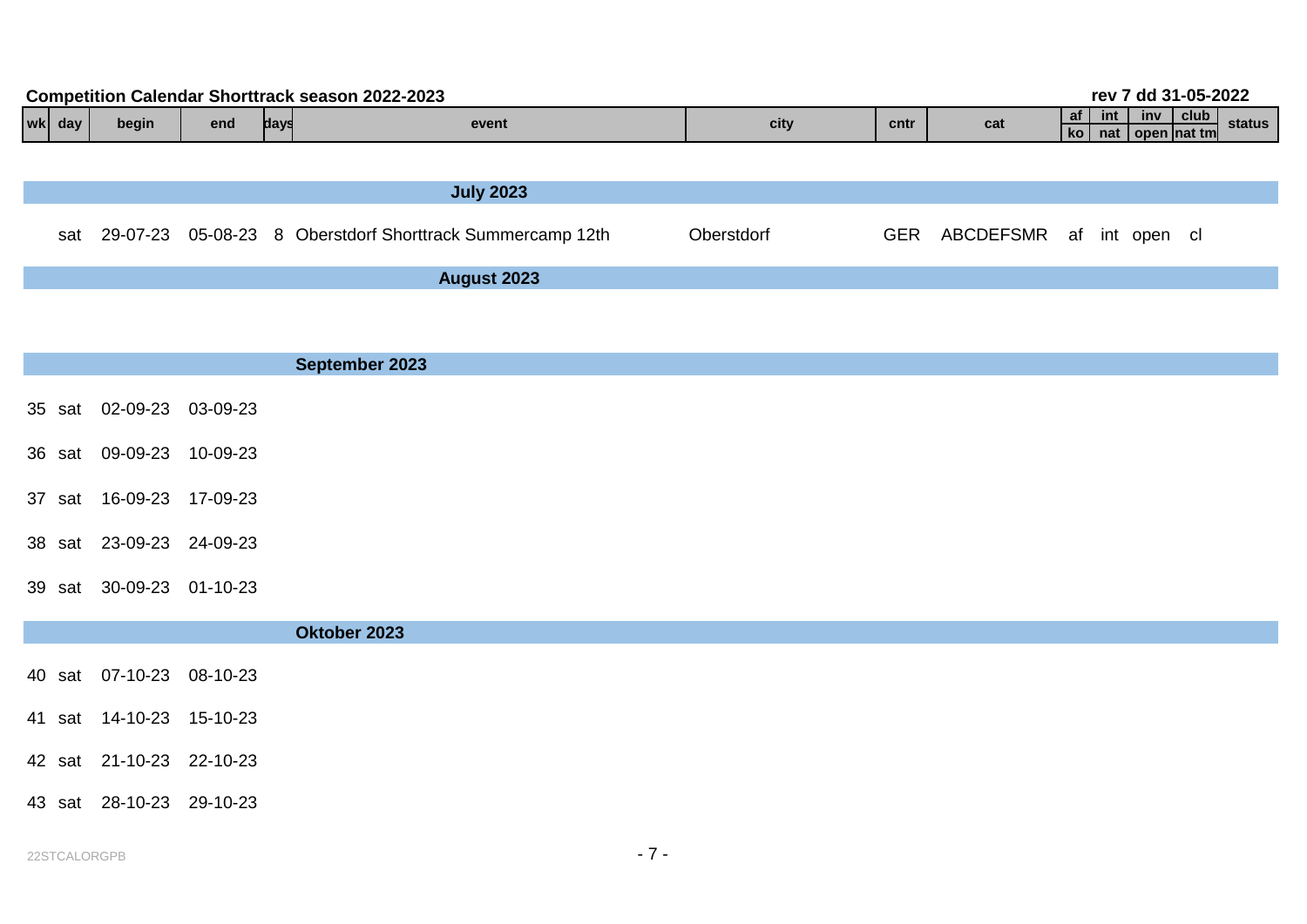| rev 7 dd 31-05-2022<br><b>Competition Calendar Shorttrack season 2022-2023</b> |        |                          |     |      |                                           |           |      |     |  |  |                                                |        |
|--------------------------------------------------------------------------------|--------|--------------------------|-----|------|-------------------------------------------|-----------|------|-----|--|--|------------------------------------------------|--------|
|                                                                                | wk day | begin                    | end | days | event                                     | city      | cntr | cat |  |  | af int inv club<br>$k$ o   nat   open   nat tm | status |
|                                                                                |        |                          |     |      |                                           |           |      |     |  |  |                                                |        |
|                                                                                |        |                          |     |      | November 2023                             |           |      |     |  |  |                                                |        |
|                                                                                | 44 fri |                          |     |      | 03-11-23 05-11-23 3 ISU Worldcup-1        | <b>NA</b> |      |     |  |  |                                                |        |
|                                                                                |        |                          |     |      | 45 fri 10-11-23 12-11-23 3 ISU Worldcup-2 | <b>NA</b> |      |     |  |  |                                                |        |
|                                                                                |        | 46 sat 18-11-23 19-11-23 |     |      |                                           |           |      |     |  |  |                                                |        |
|                                                                                |        | 47 sat 25-11-23 26-11-23 |     |      |                                           |           |      |     |  |  |                                                |        |

52 sat 30-12-23 31-12-23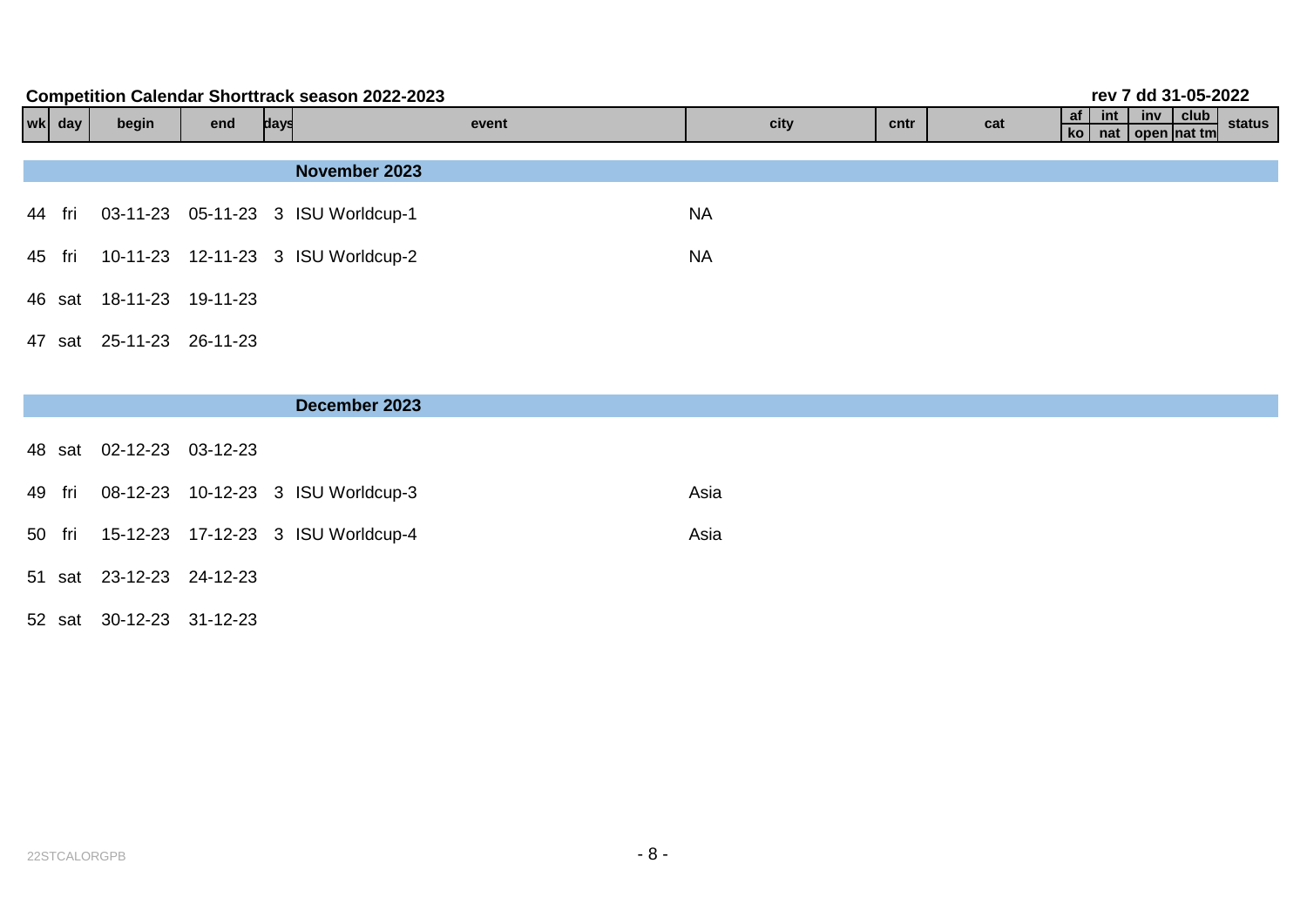|   | <b>Competition Calendar Shorttrack season 2022-2023</b><br>rev 7 dd 31-05-2022 |                         |     |      |                                                       |           |            |                                                                               |  |  |  |  |
|---|--------------------------------------------------------------------------------|-------------------------|-----|------|-------------------------------------------------------|-----------|------------|-------------------------------------------------------------------------------|--|--|--|--|
|   | wk day                                                                         | begin                   | end | days | event                                                 | city      | cntr       | club<br>$af \mid$<br>int<br>inv<br>cat<br>status<br>nat   open   nat tm<br>ko |  |  |  |  |
|   |                                                                                |                         |     |      |                                                       |           |            |                                                                               |  |  |  |  |
|   |                                                                                |                         |     |      | January 2024                                          |           |            |                                                                               |  |  |  |  |
|   | 1 fri                                                                          |                         |     |      | 05-01-24 07-01-24 3 ISU Four Continents Championships | Laval, QC | <b>CAN</b> |                                                                               |  |  |  |  |
|   | 2 fri                                                                          |                         |     |      | 12-01-24 14-01-24 3 ISU European Championships        |           |            |                                                                               |  |  |  |  |
|   | 3 fri                                                                          | 19-01-24 02-02-24 10    |     |      |                                                       |           |            |                                                                               |  |  |  |  |
|   |                                                                                | 4 sat 27-01-24 28-01-24 |     |      |                                                       |           |            |                                                                               |  |  |  |  |
|   |                                                                                |                         |     |      |                                                       |           |            |                                                                               |  |  |  |  |
|   | 5 sat                                                                          | 03-02-24 04-02-24       |     |      |                                                       |           |            |                                                                               |  |  |  |  |
|   | 6 fri                                                                          |                         |     |      | 09-02-24 11-02-24 3 ISU Worldcup-5                    | Europe    |            |                                                                               |  |  |  |  |
|   | 7 fri                                                                          |                         |     |      | 16-02-204 18-02-24 3 ISU Worldcup-6                   | Europe    |            |                                                                               |  |  |  |  |
| 8 | fri                                                                            | 23-02-24                |     |      | 25-02-24 3 ISU World Junior Championships             | Gdansk    | <b>POL</b> |                                                                               |  |  |  |  |